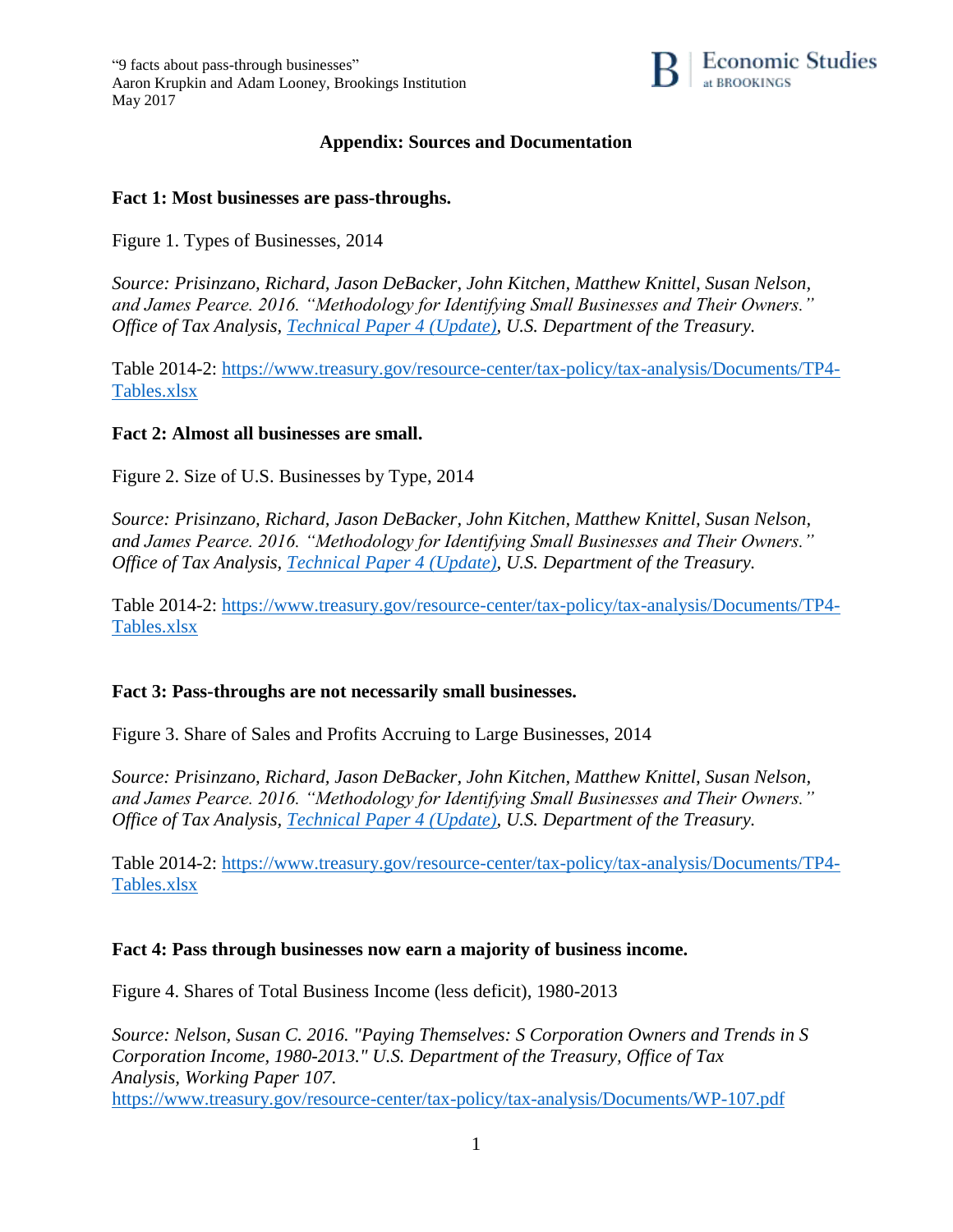

## **Fact 5: Pass-through businesses pay lower tax rates than C-corporations.**

Figure 5. Effective and Maximum Marginal Tax Rates by Business Type

*Source: Cooper, Michael, John McClelland, James Pearce, Richard Prisinzano, Joseph Sullivan, Danny Yagan, Owen Zidar, and Eric Zwick. 2016. "Business in the United States: Who Owns It, and How Much Tax Do They Pay?" U.S. Department of the Treasury, Office of Tax Analysis, Working Paper 104. Figure 7.* <https://www.treasury.gov/resource-center/tax-policy/tax-analysis/Documents/WP-104.pdf>

Figure 6. Pass-Through Income by Statutory Marginal Tax Rate

*Source: Prisinzano, Richard, Jason DeBacker, John Kitchen, Matthew Knittel, Susan Nelson, and James Pearce. 2016. "Methodology for Identifying Small Businesses and Their Owners." Office of Tax Analysis, [Technical Paper 4 \(Update\),](https://www.treasury.gov/resource-center/tax-policy/tax-analysis/Documents/TP4-Update.pdf) U.S. Department of the Treasury.*

Table 2014-10: [https://www.treasury.gov/resource-center/tax-policy/tax](https://www.treasury.gov/resource-center/tax-policy/tax-analysis/Documents/TP4-Tables.xlsx)[analysis/Documents/TP4-Tables.xlsx](https://www.treasury.gov/resource-center/tax-policy/tax-analysis/Documents/TP4-Tables.xlsx)

# **Fact 6: The multitude of business types encourages inefficient tax avoidance.**

Figure 7. How Business Owners Earn their Income

*Source (C-corporations): Internal Revenue Service. 2016. "SOI Tax Stats – Table 5 – Returns of Active Corporations." Corporation Complete Report.* <https://www.irs.gov/uac/soi-tax-stats-table-5-returns-of-active-corporations> Labor Earnings is defined as Officer Compensation. Business Profits is defined as Total Net Income less Deficit.

*Source (S-corporations): Internal Revenue Service. 2016. "SOI Tax Stats – Table 4 – Returns of Active Corporations, Form 1120S." Corporation Complete Report.* <https://www.irs.gov/uac/soi-tax-stats-table-4-returns-of-active-corporations-form-1120s> Labor Earnings is defined as Officer Compensation. Business Profits is defined as Total Net Income less Deficit.

*Source (partnerships): DeCarlo, Ron, Lauren Lee, and Nina Shumofsky. 2013. "Partnership Returns, 2011." Statistics of Income Bulletin, Fall 2013.* <https://www.irs.gov/pub/irs-soi/13pafallbulpartret.pdf>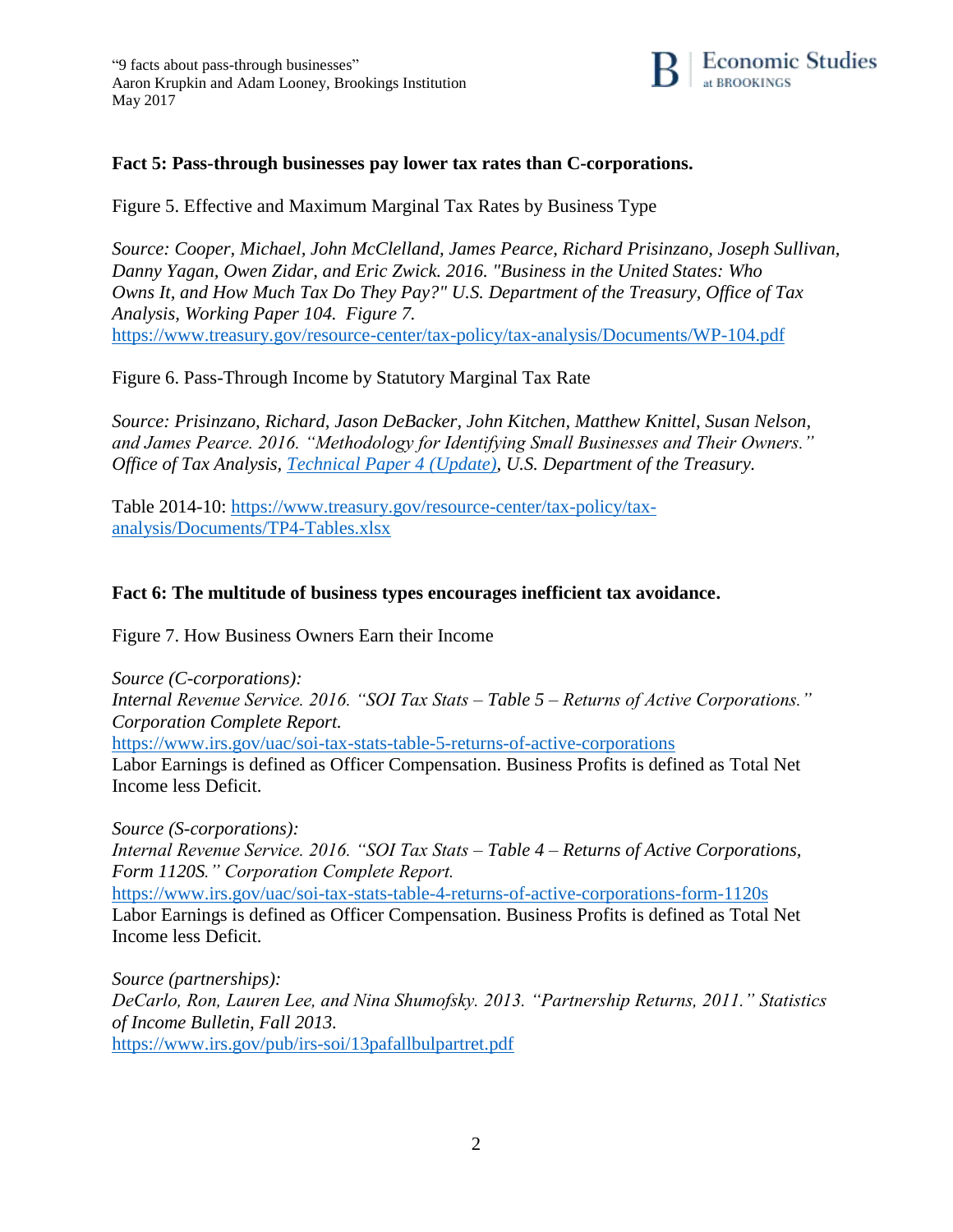"9 facts about pass-through businesses" Aaron Krupkin and Adam Looney, Brookings Institution May 2017



*Werfel, Daniel I., Rosemary D. Marcuss, M Susan Boehmer, and Kenneth H. Szeflinski. 2014. "2011 Partnership Returns Line Item Estimates." Department of the Treasury, Internal Revenue Service, Publication 5035.*  <https://www.irs.gov/pub/irs-soi/11palinecount.pdf>

*Internal Revenue Service, Statistics of Income Public Use File, 2011.*

Total net partnership income to individual taxpayers is calculated from the 2011 IRS Public Use File (PUF). Partnership SECA income comes from line count amount from Schedule K in Werfel et al. (2014). Portfolio income is defined as total partnership income distributed to individuals (from Schedule K in Werfel et al. 2014) minus net partnership business income measured in the PUF. Business Income is defined as net partnership business income (from PUF) minus SECA earnings (from Schedule K). Labor earnings is defined as partnership income subject to SECA (from Schedule K).

## **Fact 7: The growth of pass-through businesses has eroded corporate and payroll revenues.**

Figure 8. Payroll Taxable Income as a Share of Total Pass-through Owner Income

*Source (self-employment earnings, Schedule-C net income, Schedule-F net income, and net partnership income): Internal Revenue Service. 1994-2011"Public Use Tax Files." Microdata. Statistics of Income Division, Internal Revenue Service.* 

Pass-through income is calculated as the sum of partnership, Schedule C, and Schedule F net income. Self-employment earnings are derived from total self-employment tax paid and the portion of self-employment earnings subject to OASDI.

*Source (S-corporation officer compensation and S-corporation net income): Internal Revenue Service. 2016. "SOI Tax Stats – Table 1 – Returns of Active Corporations, Form 1120S." Corporation Complete Report.* <https://www.irs.gov/uac/soi-tax-stats-table-1-returns-of-active-corporations-form-1120s>

# **Fact 8: Pass-through income is primarily earned by high-income individuals.**

Figure 9. Share of Income Type Accruing to the Top 1%

*Source: Cooper, Michael, John McClelland, James Pearce, Richard Prisinzano, Joseph Sullivan, Danny Yagan, Owen Zidar, and Eric Zwick. 2016. "Business in the United States: Who Owns It, and How Much Tax Do They Pay?" U.S. Department of the Treasury, Office of Tax Analysis, Working Paper 104. Figure 7.* <https://www.treasury.gov/resource-center/tax-policy/tax-analysis/Documents/WP-104.pdf>

## **Fact 9: Pass-through businesses are responsible for a significant share of the tax gap.**

Figure 10. The Individual Income Tax Gap from Underreported Income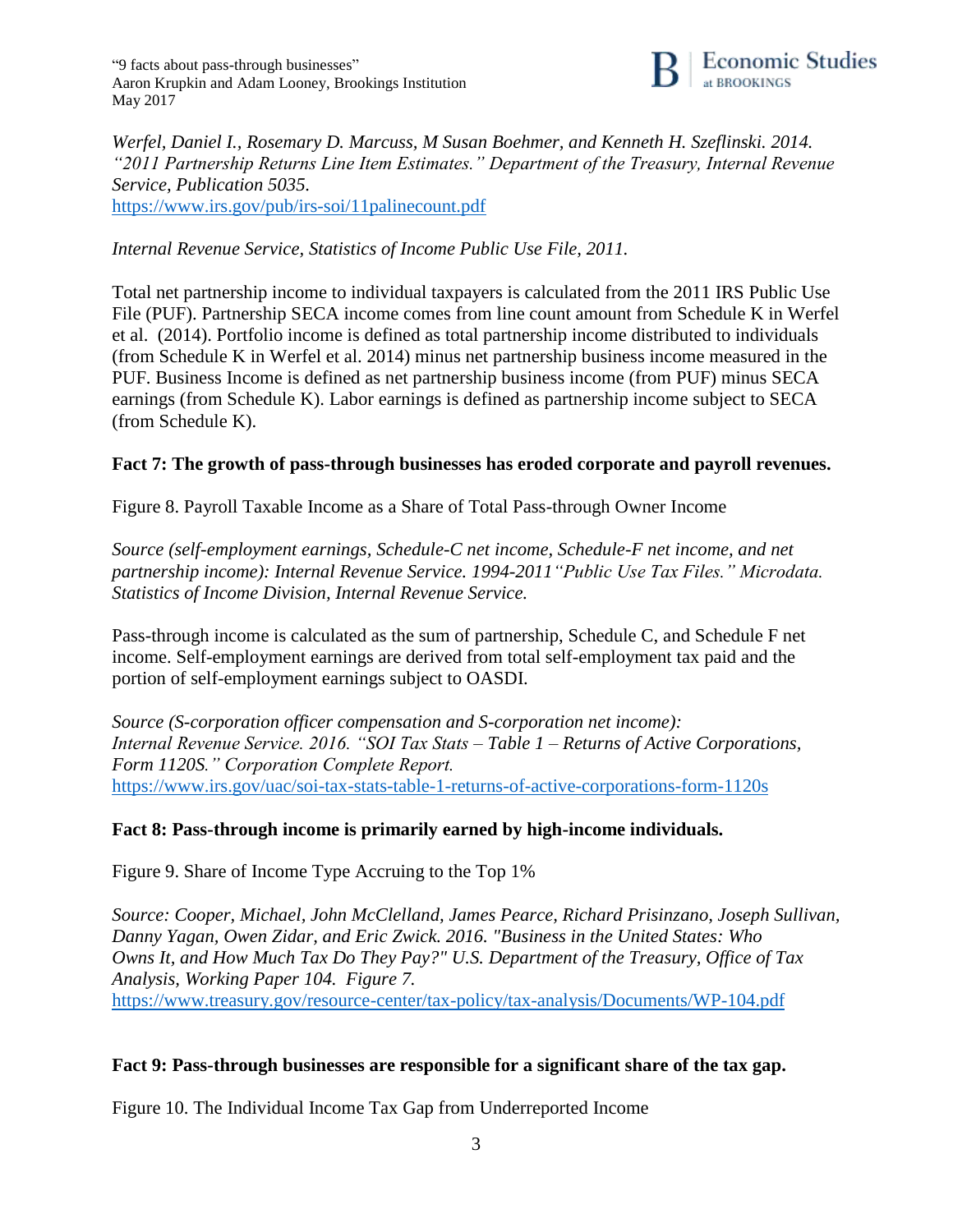

*Source: Internal Revenue Service. 2016. "Federal Tax Compliance Research: Tax Gap Estimates for Tax Years 2008-2010." Table 6. Publication 1415 (Rev. 5-2016).* <https://www.irs.gov/pub/irs-soi/p1415.pdf>

### **References**

Cooper, Michael, John McClelland, James Pearce, Richard Prisinzano, Joseph Sullivan,

Danny Yagan, Owen Zidar, and Eric Zwick. 2016. "Business in the United States: Who

Owns It, and How Much Tax Do They Pay?" U.S. Department of the Treasury, Office of

Tax Analysis, Working Paper 104.

DeCarlo, Ron, Lauren Lee, and Nina Shumofsky. 2013. "Partnership Returns, 2011." *Statistics* 

*of Income Bulletin*, Fall 2013.

Internal Revenue Service. 1994-2011. "Public Use Tax Files." Microdata. Statistics of Income

Division, Internal Revenue Service.

Internal Revenue Service. 2016a. "Federal Tax Compliance Research: Tax Gap Estimates for

Tax Years 2008–2010." Publication 1415 (Rev. 5-2016).

Internal Revenue Service. 2016b. "SOI Tax Stats – Table 1 – Returns of Active Corporations,

Form 1120S." Corporation Complete Report.

Internal Revenue Service. 2016c. "SOI Tax Stats – Table 4 – Returns of Active Corporations,

Form 1120S." Corporation Complete Report.